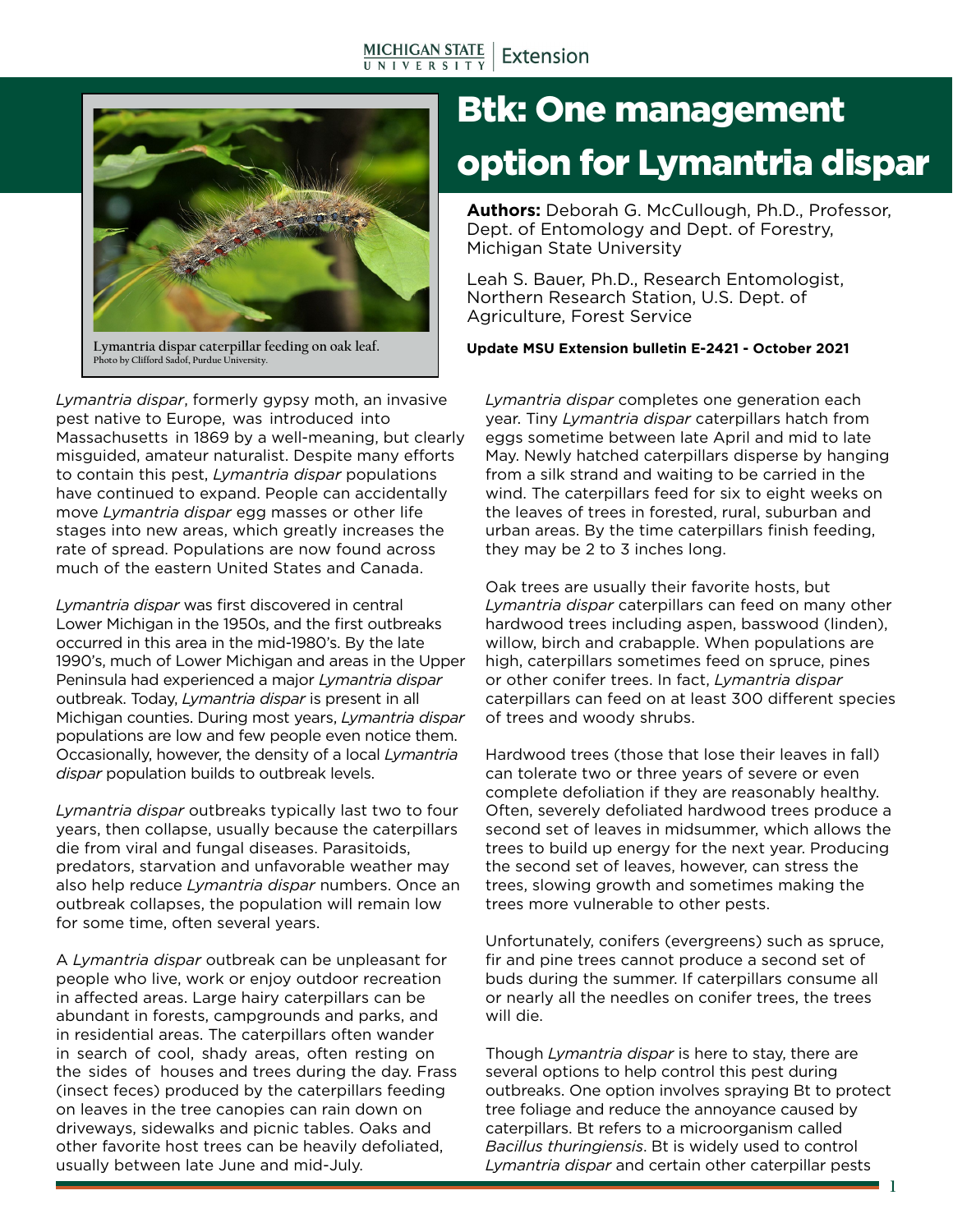because of its effectiveness, ease of use and its low toxicity to other animals, including other insects. This publication is designed to answer some frequently asked questions (FAQs) about Bt.

#### What is Bt?

Bt is the abbreviation for *Bacillus thuringiensis*, a native bacterium commonly found in soil and on plants. Thousands of Bt varieties exist in nature, each with its own unique characteristics. Most Bt varieties are insect pathogens that cause disease in specific groups of insects, and several are registered with the U.S. Environmental Protection Agency (EPA) as microbial insecticides. Though Bt products can be highly effective in



The Bt products used to control *Lymantria dispar* during outbreaks are made from a strain known as *Bacillus thuringiensis* var. *kurstaki* HD-1, or more simply, as Btk. Btk has been used for *Lymantria dispar* control in the northeastern U.S. since 1961 and in Michigan since 1985.

The Btk formulation used for *Lymantria dispar* spray programs in Michigan is certified by the Organic Materials Review Institute (OMRI), a national nonprofit organization that approves products for organic growers, as regulated by the USDA National Organic Program. Btk is commonly used by organic gardeners and farmers, as well as some conventional farmers, to control caterpillar pests of fruits and vegetables.

## How does Btk control Lymantria dispar?

When Btk grows, it produces spores and non-living protein crystals. When *Lymantria dispar* caterpillars eat leaves that have been sprayed with Btk, the protein crystals dissolve in their digestive system and become toxic. This can occur only in caterpillars because of the many unique conditions present in their digestive system. For example, caterpillars have an alkaline digestive system, while humans and many other animals have acidic digestive systems.

Soon after caterpillars feed on leaves sprayed with Btk, they stop feeding. If the caterpillars consume enough Btk, they die after a few days from a combination of starvation, damage to their digestive system and bacterial growth within their bodies.



**Newly hatched Lymantria dispar caterpillars on egg mass. Photo by Steven Katovich, USDA Forest Service, Bugwood.org.**

There are a few unusual but important things to remember about the way Btk works:

• Btk must be eaten by caterpillars to be effective. Therefore, the leaves of trees or shrubs must be well coated with Btk.

• Young *Lymantria dispar* caterpillars are usually more sensitive to Btk than older, larger caterpillars. This is one reason why Btk should be applied soon after caterpillar eggs hatch. Timing of Btk applications depends on spring weather conditions and varies by location (see MSU's [Enviroweather's Lymantria dispar](https://enviroweather.msu.edu/run.php?stn=msu&mod=c_gm&da1=2&mo1=10&da2=2&mo2=10&yr=2018&mc=186&ds=cd)  [treatment guidelines\)](https://enviroweather.msu.edu/run.php?stn=msu&mod=c_gm&da1=2&mo1=10&da2=2&mo2=10&yr=2018&mc=186&ds=cd). Older, larger caterpillars may become ill, but can often survive a Btk application.

# What are the ingredients in a Btk product?

Commercially available Btk products are composed of two major components: the active ingredients and the inert ingredients. The active ingredients in products used to control *Lymantria dispar* are Bt *kurstaki* HD-1 spores and protein crystals. Bt *kurstaki* HD-1 is a naturally occurring bacterium in the environment.

Inert (non-active) formulation ingredients are added to the Btk spores and crystals. These ingredients make it easier to mix, spray and store the product. These ingredients are food-grade additives that appear on the U.S. Food and Drug Administration's ["Generally Recognized As Safe](https://www.fda.gov/food/ingredientspackaginglabeling/gras/)" list.

#### How does Btk differ from conventional chemical insecticides?

In contrast to Btk, conventional chemical insecticides are man-made or synthetic chemicals that usually affect the nervous systems of insects and other animals. These products can kill insects on contact or when eaten. This means conventional insecticides are capable of killing most non-target insects, including beneficial parasitoids and predators, and pose greater health hazards to humans and other animals.

## How long does Btk last?

Most of the Btk sprayed on tree foliage is destroyed by sunlight and microbial activity within a few days. To help reduce *Lymantria dispar* populations and defoliation during an outbreak, tree foliage must be sprayed each year, ideally soon after *Lymantria dispar* eggs hatch.

#### Does Btk harm other insects?

Btk is much more selective than conventional